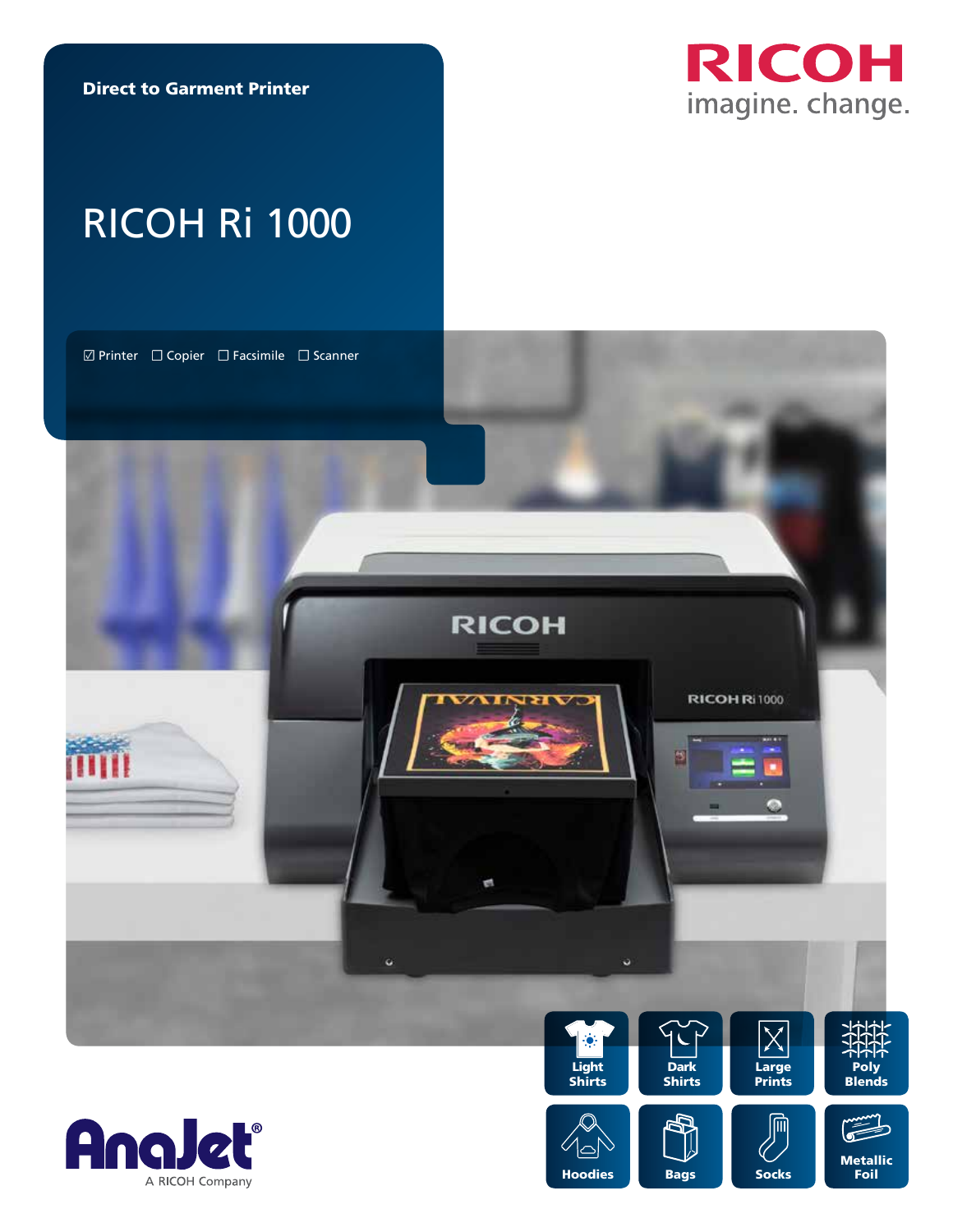## RICOH Ri 1000 Faster Speeds, Higher Image Resolution, and Smarter Technology

The versatile RICOH Ri 1000 offers quick print speeds and crisp, vibrant graphics. An ideal solution for new businesses, print shops looking to expand their offerings, and e-commerce businesses with mid-volume production.

### Higher Productivity

Discover the shortest route from design to print. With the included AnaRIP and optional advanced Kothari Pro RIP software, the RICOH Ri 1000 prints full-color graphics in less than 28 seconds.\*

#### Ease & Versatility

Quick-change platen options save time while expanding your product offerings. Simply swap and print. No screwdrivers or special tools required.

\* Speed test performed using Speed Wide setting on 10" x 8" print on white garment.

### High Value, Quick ROI

Launching or expanding your apparel printing business has never been easier. Get an impressive set of features at an affordable price that fits your budget to help you achieve ROI quickly.

#### Walk-Up Ready

Intelligent auto clean and automatic white ink agitation ensure the machine is ready to print whenever you are.



Monitor prints from beginning to end. Top window design allows you to view your print job in real time.



The RICOH Ri 1000 is equipped with genuine Ricoh print heads designed for speed, precision, and durability. The result is gorgeous, high-resolution print quality and minimized maintenance.

Quickly switch from printing on a thin garment to a thick garment, thanks to convenient optical sensor technology and precise table height adjustment. Dressable platens provide hassle-free loading and garment protection.

Spacious 7" touchscreen boasts a vibrant, full-color display with upgraded graphical interface, intuitive controls, and a built-in Interactive Operation Guide that provides smart alerts and maintenance reminders.

挂

Wow your customers with eye-popping prints. The RICOH Ri 1000 offers brighter, more accurate colors and higher image resolution up to 1200 x 1200 dpi.

RICOHRAND

Changing platens is a snap. Easily swap among different platen options for maximum versatility with virtually no downtime between setups.

### High-Performance Overhead Viewport Print Heads

### Easy Table Adjustment

#### Interactive Touchscreen With Smart Alerts

#### Quick-Change Platens Sharp, Vibrant Images

## High Performance | Excellent Value

Get even more for less. With higher image quality, more accurate colors, and automated setup and maintenance, the RICOH Ri 1000 easily outperforms its competition